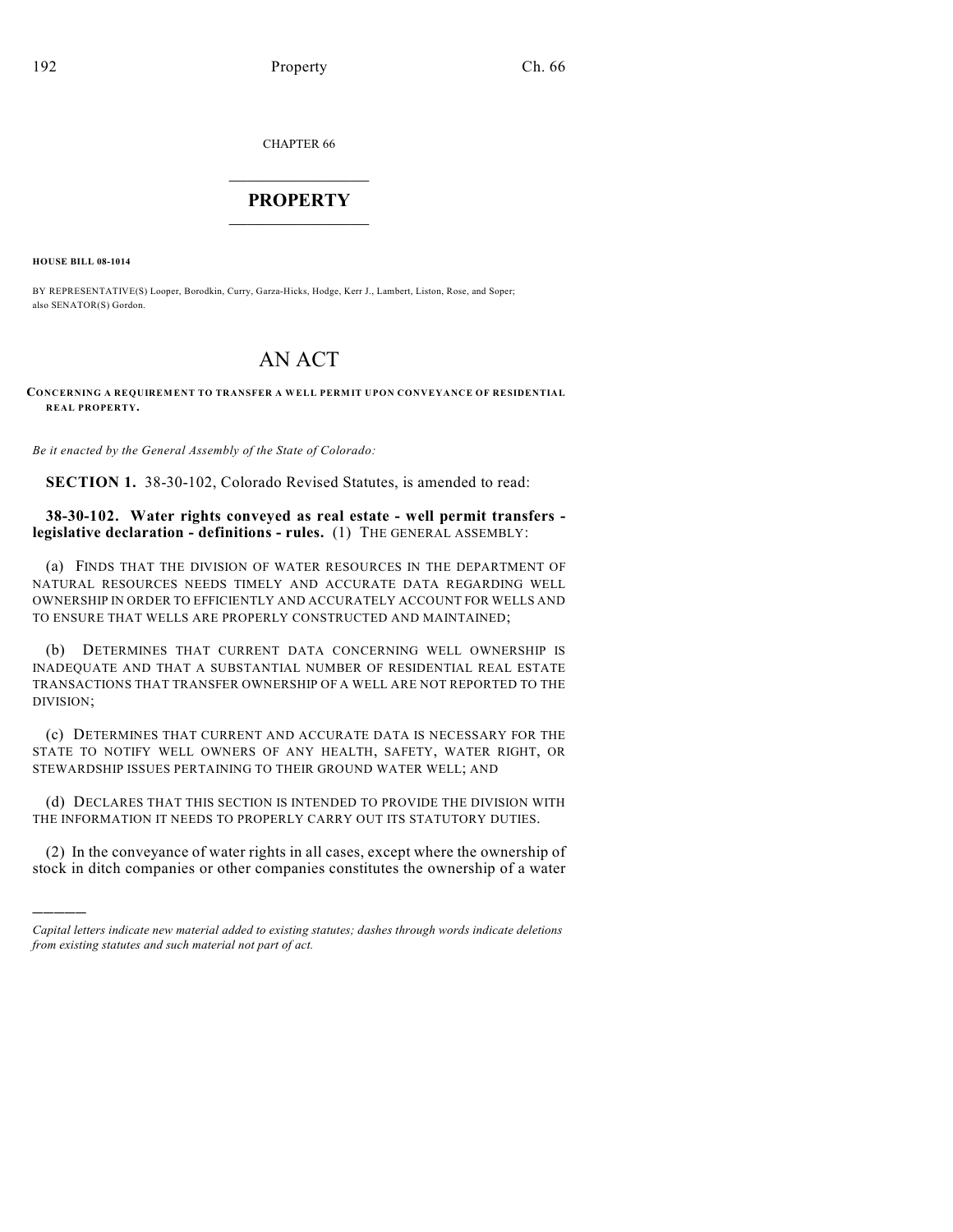right, the same formalities shall be observed and complied with as in the conveyance of real estate.

(3) (a) AS USED IN THIS SUBSECTION (3):

(I) "CLOSING SERVICE" MEANS CLOSING AND SETTLEMENT SERVICES, AS DEFINED IN SECTION 10-11-102, C.R.S.

(II) "DIVISION" MEANS THE DIVISION OF WATER RESOURCES IN THE DEPARTMENT OF NATURAL RESOURCES.

(III) "PERSON" MEANS ANY INDIVIDUAL, CORPORATION, GOVERNMENT OR GOVERNMENTAL SUBDIVISION OR AGENCY, BUSINESS TRUST, ESTATE, TRUST, LIMITED LIABILITY COMPANY, PARTNERSHIP, ASSOCIATION, OR OTHER LEGAL ENTITY.

(b) (I) ON AND AFTER JANUARY 1, 2009, WHEN A BUYER OF RESIDENTIAL REAL ESTATE ENTERS INTO A TRANSACTION THAT RESULTS IN THE TRANSFER OF OWNERSHIP OF A SMALL CAPACITY WELL LISTED IN SECTION 37-90-105 (1) (a) OR (1) (b), C.R.S., OR A DOMESTIC EXEMPT WATER WELL USED FOR ORDINARY HOUSEHOLD PURPOSES THAT IS LISTED IN SECTION  $37-92-602$  (1) (b) OR (1) (e), C.R.S., THE BUYER SHALL, PRIOR TO OR AT CLOSING OF THE TRANSACTION, COMPLETE A CHANGE IN OWNERSHIP FORM FOR THE WELL IN COMPLIANCE WITH SECTION 37-90-143, C.R.S.; EXCEPT THAT, IF AN EXISTING WELL HAS NOT YET BEEN REGISTERED WITH THE DIVISION, THE BUYER SHALL COMPLETE A REGISTRATION OF EXISTING WELL FORM FOR THE WELL.

(II) THE RESIDENTIAL REAL ESTATE CONTRACT APPROVED BY THE REAL ESTATE COMMISSION CREATED IN SECTION 12-61-105, C.R.S., SHALL REQUIRE THE BUYER TO COMPLETE THE APPROPRIATE FORM FOR THE WELL AND, IF NO PERSON WILL BE PROVIDING A CLOSING SERVICE IN CONNECTION WITH THE TRANSACTION, TO FILE THE FORM WITH THE DIVISION WITHIN SIXTY DAYS AFTER CLOSING.

(c) (I) IF A PERSON PROVIDES A CLOSING SERVICE IN CONNECTION WITH A RESIDENTIAL REAL ESTATE TRANSACTION SUBJECT TO THIS SUBSECTION (3), THAT PERSON SHALL:

(A) WITHIN SIXTY DAYS AFTER CLOSING, SUBMIT THE APPROPRIATE FORM TO THE DIVISION WITH AS MUCH INFORMATION AS IS AVAILABLE, AND THE DIVISION SHALL BE RESPONSIBLE FOR OBTAINING THE NECESSARY WELL REGISTRATION INFORMATION DIRECTLY FROM THE BUYER; AND

(B) NOT BE LIABLE FOR DELAYING THE CLOSING OF THE TRANSACTION IN ORDER TO ENSURE THAT THE BUYER COMPLETES THE FORM REQUIRED BY SUBPARAGRAPH (I) OF PARAGRAPH (b) OF THIS SUBSECTION (3). IF THE CLOSING IS DELAYED PURSUANT TO THIS SUB-SUBPARAGRAPH (B), NEITHER THE BUYER NOR THE SELLER SHALL HAVE ANY CLAIM UNDER THIS SECTION FOR RELIEF AGAINST THE BUYER, THE SELLER, THE PERSON WHO PROVIDED CLOSING SERVICES, A TITLE INSURANCE COMPANY REGULATED PURSUANT TO ARTICLE 11 OF TITLE 10, C.R.S., OR ANY PERSON LICENSED PURSUANT TO ARTICLE 61 OF TITLE 12, C.R.S.

(II) IF NO PERSON PROVIDES SUCH CLOSING SERVICE, THE BUYER SHALL SUBMIT